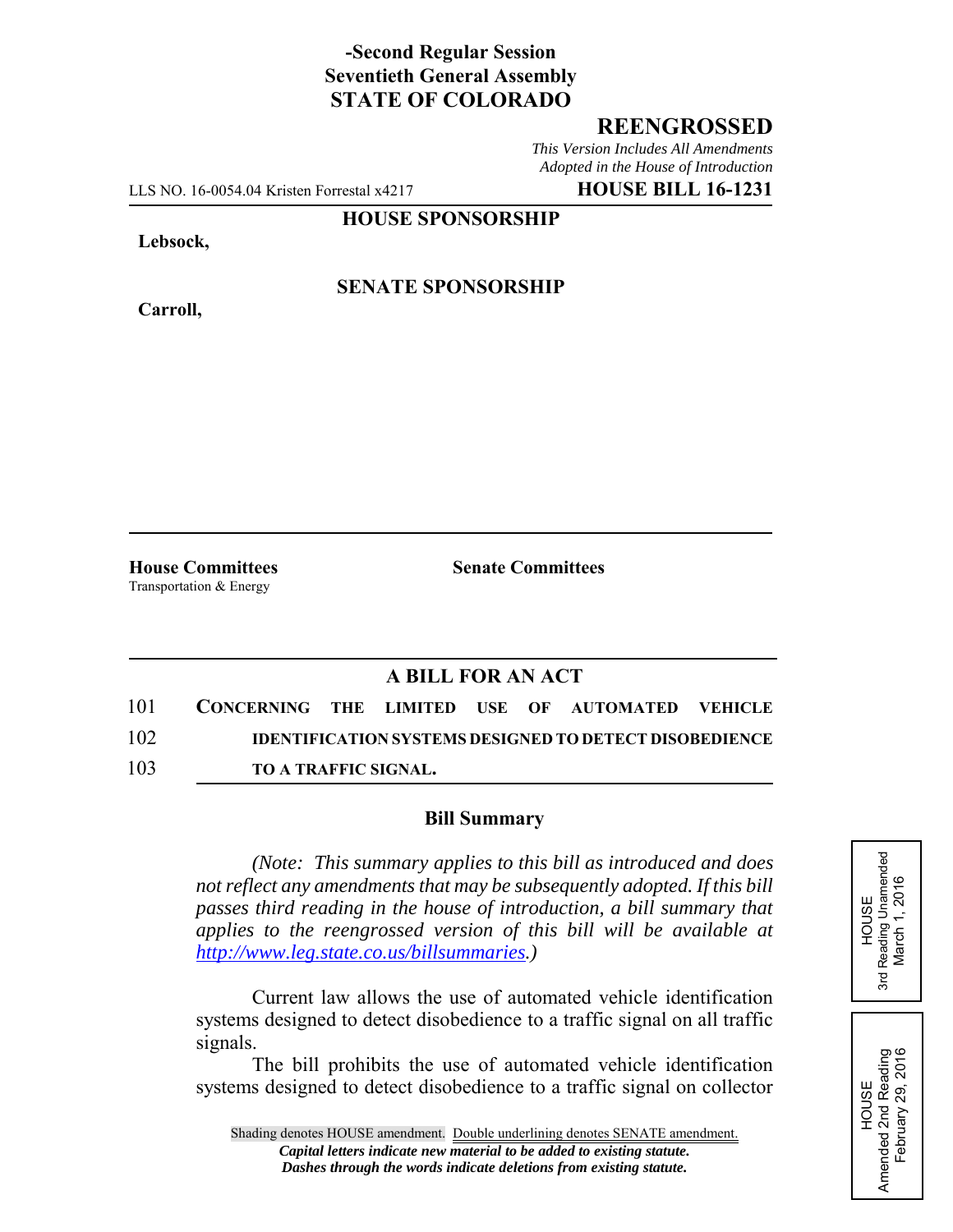roads and local streets. The bill allows the use of the systems:

Within a school zone;

! Within a highway or road construction or repair zone; and ! On arterial roads.

The bill requires that fines assessed through the use of red light cameras be used for traffic safety improvements, traffic enforcement, or related purposes.

*Be it enacted by the General Assembly of the State of Colorado:*

 **SECTION 1. Legislative declaration.** (1) The general assembly finds and declares that:

- (a) It is important to limit the expansion of the use of automated vehicle identification systems to detect disobedience to traffic signals; and
- (b) The systems should not be used on collector roads, local streets, and in neighborhoods. A collector road is a road that collects traffic from local streets and distributes the traffic to arterial roads.
- (2) It is therefore the intent of the general assembly to limit the use of automated vehicle identification systems to detect disobedience to traffic signals in school zones, construction zones, and arterial roads.
- **SECTION 2.** In Colorado Revised Statutes, 42-4-110.5, **add** (2) (h) as follows:

 **42-4-110.5. Automated vehicle identification systems - definition.** (2) A municipality may adopt an ordinance authorizing the use of an automated vehicle identification system to detect violations of traffic regulations adopted by the municipality, or the state, a county, a city and county, or a municipality may utilize an automated vehicle identification system to detect traffic violations under state law, subject to the following conditions and limitations:

22 (h) (I) THE STATE, A COUNTY, A CITY AND COUNTY, OR A